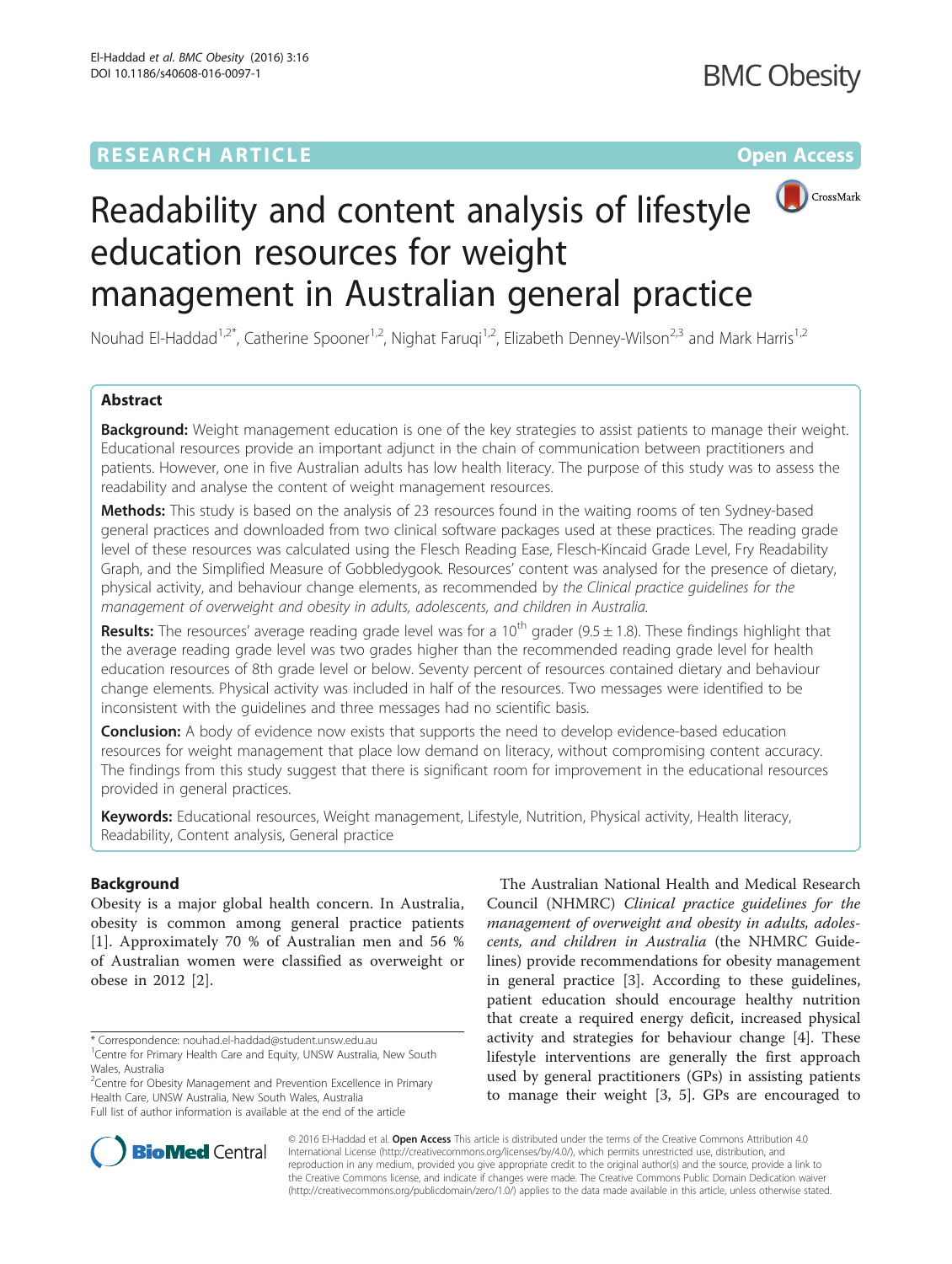educate their patients on weight loss and lifestyle change [[6](#page-7-0)–[13\]](#page-7-0). This can provide support for patient's behavioural change when combined with other interventions [[6](#page-7-0)–[8, 10](#page-7-0)–[14](#page-7-0)].

Patient educational resources for weight management can provide a cost-effective way to reinforce verbal information provided by health professionals and promote behaviour change in overweight patients [\[3](#page-7-0)]. However, in Australia, one in five adults do not have adequate health literacy skills to understand health information [[2, 15](#page-7-0)] and use it to make suitable changes to their weight [\[15](#page-7-0)]. Patients with better knowledge of their condition and its management have better outcomes [[4\]](#page-7-0). Educational resources could increase patient's knowledge and understanding of weight management if they met the reading ability of the general population [[15\]](#page-7-0). One of the elements for comprehending text is readability, which refers to the understandability of written text [\[16](#page-7-0)]. Readability can be calculated using a formula that determines the reading ability needed to understand a piece of text [[16\]](#page-7-0). South Australia (SA) Health recommend that the level of readability of health information should be at a reading level of an eighth grader [\[17](#page-7-0)], which is the level of a 13 to 16 year old with 8 years of Australian education [[18\]](#page-7-0).

To our knowledge, no previous research has assessed the readability and analysed the content of lifestyle educational resources for weight management available for patients of the Australian primary health care system. A Canadian study assessed the readability of physical activity educational resources and found that the readability of the resources were above the average reading ability of adults (grade 10 or above) [[15\]](#page-7-0). Studies on other health topics reported similar results. These include studies on paediatric care [[19](#page-7-0), [20](#page-7-0)], mental health [\[21](#page-7-0)], medication side effects and complications [\[22\]](#page-7-0), hay fever [[23\]](#page-7-0), sleep disorders [[24\]](#page-7-0), stroke rehabilitation [\[25, 26](#page-7-0)], anticoagulant therapy [\[27](#page-7-0)], cholesterol [[28\]](#page-7-0), oral health and skin care for pressure ulcers [\[29\]](#page-7-0).

The primary aim of this study was to assess the reading grade level of lifestyle educational resources for weight management available in Australian general practices. The secondary aim of this study was to analyse the content of the education resources in relation to the NHMRC Guidelines.

# Methods

Lifestyle educational resources for weight management that included nutrition and/or physical activity information, were collected from ten general practices in South Western Sydney recruited as part of a cluster randomised control trial [[30](#page-7-0)]. The practices served a diverse population that included people from non-English speaking and socioeconomically disadvantaged backgrounds, with obesity and low health literacy. The aim of trial was to evaluate a multi-level intervention for obese patients with low health literacy attending primary health care. The trial's protocol has been previously published [[30](#page-7-0)]. Educational resources, which satisfied the eligibility criteria were collected from the practices' waiting rooms. Additionally appropriate resources were identified from the two clinical management software used in these practices. In Australia, these software's are commonly used by general practices to manage patients' clinical information, drug prescription and are a source for patient educational resources.

Educational resources included in this study were published in English, targeted patients aged 18 years or older and aimed at providing lifestyle education for weight management, including nutrition and/or physical activity information. Educational resources were excluded if they provided nutrition and/or physical information not specifically related to weight management, including pregnancy, breastfeeding, children, adolescents, allergies, intolerances, cancer, gastrointestinal disorders and any chronic condition including cardiovascular disease and diabetes.

The first author (NEH) assessed every educational resource recorded in the software packages and located in the waiting rooms for eligibility. The list of resources and their classification according to the inclusion criteria were verified with the co-authors (CS, NF and MH) and discrepancies were discussed between the researchers.

### Readability analysis

The readability of included resources was determined by the use of Flesch Reading Ease score [[31](#page-7-0)], Flesch-Kincaid Grade Level (FKGL) [[32](#page-7-0)], Fry Readability Graph [[33\]](#page-7-0) and the Simplified Measure of Gobbledygook (SMOG) Grade [[34\]](#page-7-0). The Flesch Reading Ease score and the FKGL were used because of their widespread use and validation for calculating readability [[16, 31, 32\]](#page-7-0). Fry Readability Graph and SMOG were selected because both are commonly used and are suitable to assess the readability of patient educational material and health information [\[35](#page-7-0)]. These readability tools have been previously validated [[16\]](#page-7-0). The Flesch Reading Ease score is based on the average number of words in the sentence and the average number of syllables per 100 words [\[31](#page-7-0)]. The Flesch Reading Ease formula produces a reading score between 0 and 100. A higher score means that the text is considered easier to understand; whereas a lower score indicates a more difficult text to read [[31\]](#page-7-0). A reading ease score between 60 and 70 is considered acceptable [\[31\]](#page-7-0). The Flesch Reading Ease score was converted to a reading grade level (Table [1\)](#page-2-0) and compared with reading grade levels calculated with the other readability tools [[32\]](#page-7-0). The FKGL is based on the average number of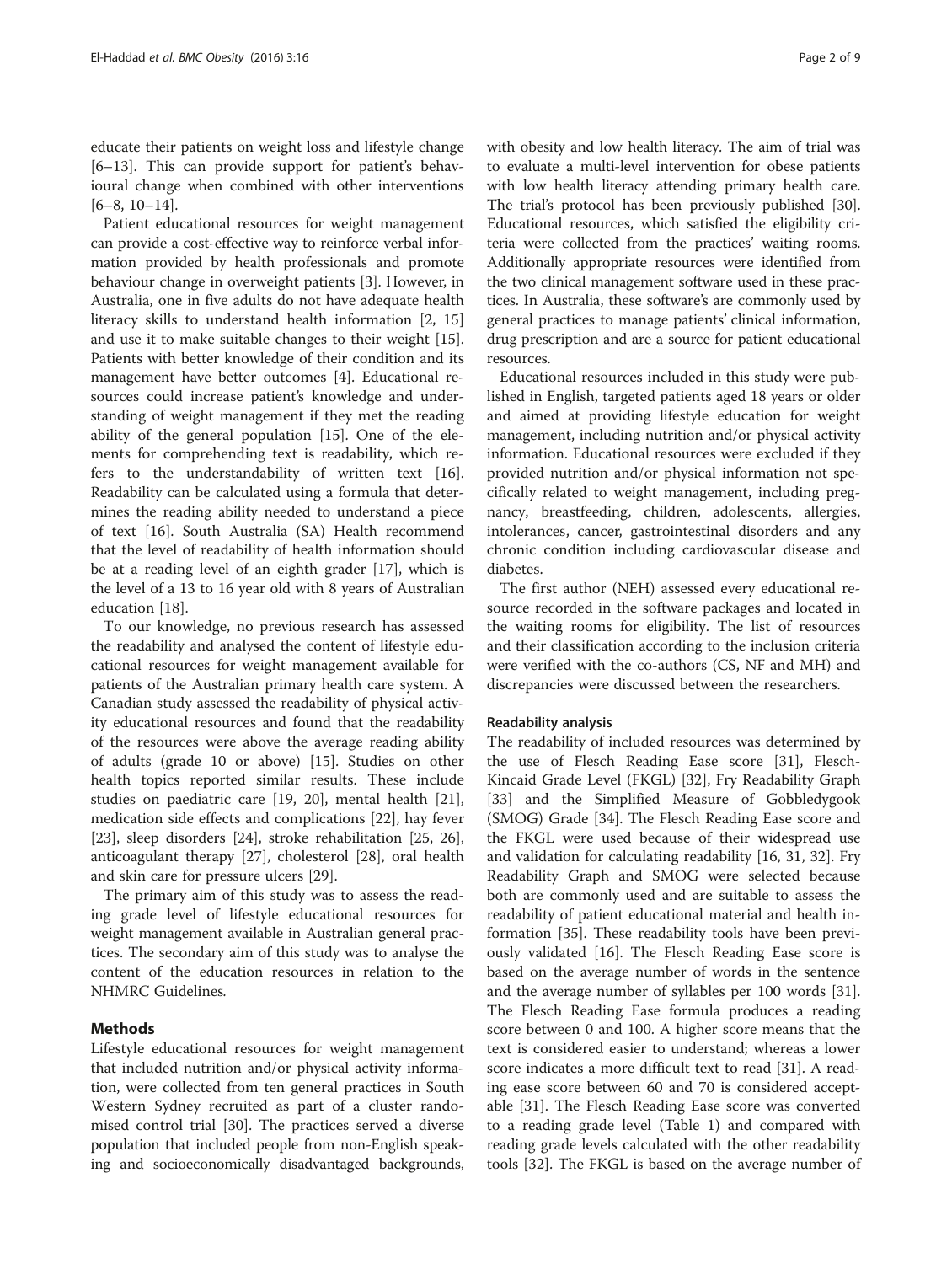<span id="page-2-0"></span>Table 1 Interpretation of the reading ease formula [\[31](#page-7-0)]

| Reading grade level | Verbal description | Reading ease |  |  |
|---------------------|--------------------|--------------|--|--|
| .5                  | Very easy          | $90 - 100$   |  |  |
| 6                   | Easy               | $80 - 89$    |  |  |
| 7                   | Fairly easy        | $70 - 79$    |  |  |
| $8 - 9$             | Standard           | $60 - 69$    |  |  |
| $10 - 12$           | Fairly difficult   | $50 - 59$    |  |  |
| $13 - 16$           | Difficult          | $30 - 49$    |  |  |
| Above 16            | Very difficult     | $0 - 29$     |  |  |

words per sentence and the average number of syllables per word [\[32\]](#page-7-0). SMOG Grade is based on the square root of the number of words with three or more syllables per 30 sentences [[34\]](#page-7-0). SMOG Grade is considered the gold standard for evaluating health information [\[16\]](#page-7-0). The scores from FKGL and SMOG Grade corresponds to the number of formal school years necessary to understand the text [\[32](#page-7-0)]. Fry Readability Graph is based on the average number of sentences per 100 words and the number of syllables per 100 words [[33\]](#page-7-0). Average scores were plotted onto the Fry Graph (Fig. 1). The intersection of the average number of sentences and the average number of syllables lines indicates the average reading grade level of the text.

Flesch Reading Ease and FKGL predict the reading grade level based on 75 % comprehension, Fry Readability Graph predicts the reading grade level based on 90 %

comprehension, while SMOG Grade predicts the reading grade level based on 100 % comprehension and complete understanding of health information. The reading grade levels yielded from the four readability tools were compared. The reading grade levels are based on US grade levels, which are equivalent to Australian grade levels [\[18](#page-7-0)].

The title and content of eligible resources were pasted into an automated online program as plain text (i.e. without pictures, bullets, abbreviations, and text boxes) that calculated performed the various formulas [\[36\]](#page-7-0). To check for accuracy, the word and sentence count obtained by the online program were manually confirmed.

Readability test data were entered and analysed descriptively for mean and standard deviation (SD) values using the SPSS Statistical Package, version 22.0 (SPSS INC., Chicago, IL, USA).

### Content analysis

Each identified educational resource was assessed for the presence or absence of three overarching content elements: diet; physical activity; and behaviour change.

The three dietary content elements were: advice to eat more of the healthy food groups; limit intake of highenergy foods and drinks; and reduce total energy intake. These elements were chosen because the NHMRC Guidelines and the Australian Dietary Guidelines [\[3](#page-7-0), [37](#page-7-0)] recommend that dietary advice should focus on creating

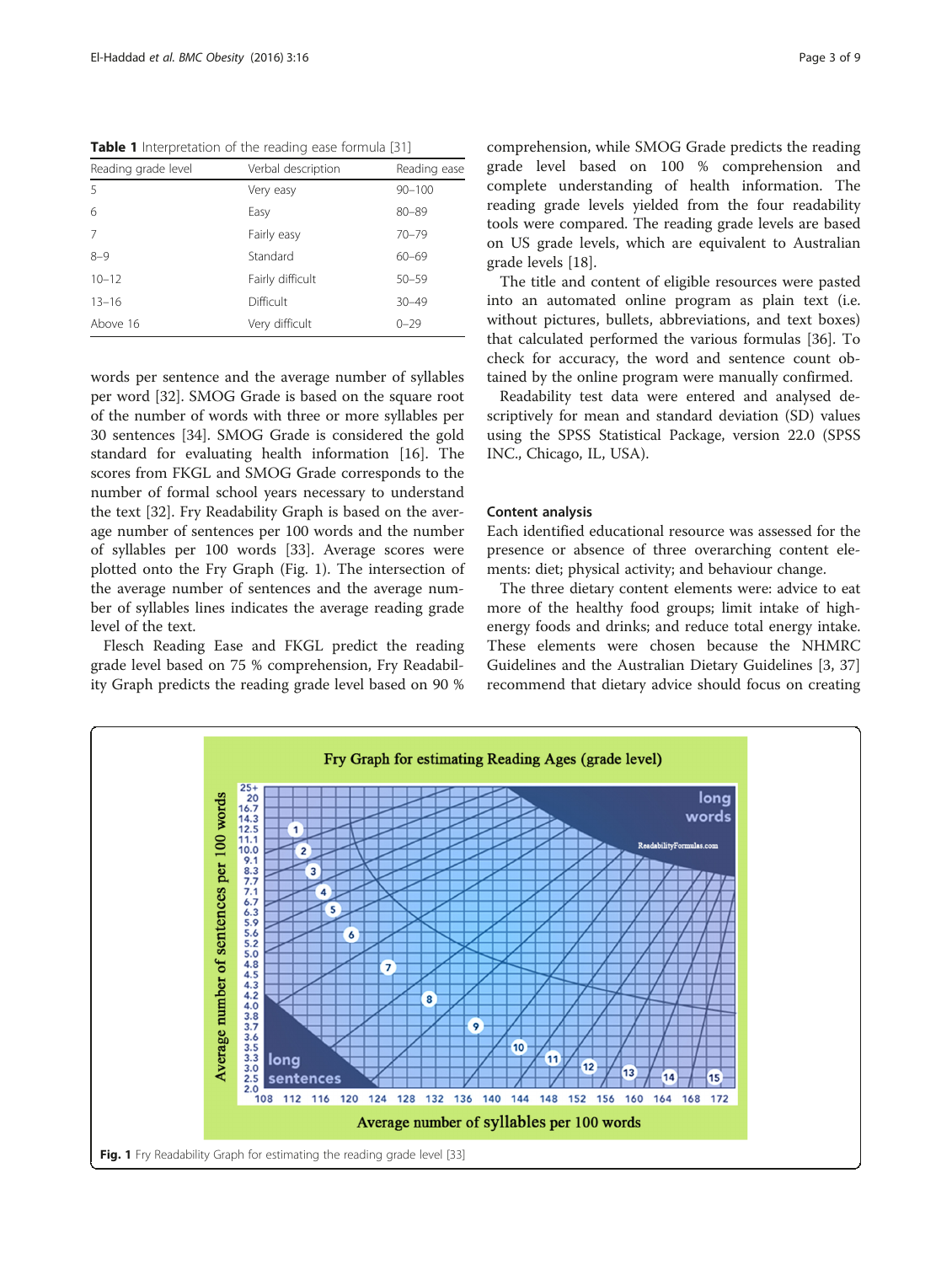an energy deficit and include a wide variety of nutritious foods.

The three physical activity elements were: advice to participate in approximately 300 min of moderateintensity activity; 150 min of vigorous activity; or an equivalent combination of moderate-intensity and vigorous activity each week combined, in conjunction with reduced dietary intake. These elements were chosen because the NHMRC Guidelines recommend these levels of physical activity for adults with overweight or obesity [\[3](#page-7-0)].

The five behavioural change content elements were: goal setting; self-monitoring of behaviour and progress; stimulus control; cognitive restructuring; and problem solving. These elements were chosen because the NHMRC Guidelines include the following examples of core strategies to support behavioural change for weight management [\[3](#page-7-0)].

Messages that were ambiguous, confusing or conflicted with the NHMRC Guidelines were noted for further investigation.

# Results

Twenty-three educational resources were included in this study (Table [2](#page-4-0)). The majority of the educational resources were from commercial sources  $(n = 15)$ , seven were from not-for-profit organisations and one was from a government source. Of the 23 resources, most  $(n = 17)$ were published between 2004 and 2014. Six resources did not include the date of publication. One of the resources was discontinued from publishing since 2010. Of the 23 resources, six were directly related to body weight and weight management, eight were focused on nutrition, six on physical activity, and three included information on a general healthy lifestyle.

## Readability analysis

Table [2](#page-4-0) shows the reading grade level of the resources. Four resources, entitled "Achieving and maintaining a healthy weight", "Eat for health", "Heart disease reduce the risk" and "Stay in shape", achieved the lowest reading grade level. Their average reading grade was noted at 8<sup>th</sup> grade. Four resources, entitled "Healthy eating", "Physical activity", "Physical activity and exercise: getting started" and "Why be active", achieved the highest average reading grade level of a  $12<sup>th</sup>$  grader. Two of these resources, "Healthy eating" and "Physical activity", contained the most comprehensive information out of the 23 resources. One educational resource, "Achieving and maintaining a healthy weight", placed one of the lowest literacy demands on readers  $(7.6 \pm 1.4)$  and covered all of the weight management messages. Resources produced by not-for-profit organisations had a readability range from  $8^{th}$  to  $12^{th}$  grade  $(9.7 \pm 1.4)$ ; the one

resource produced by the government had a readability score of  $10^{th}$  grade (9.9  $\pm$  1.7); and those produced commercially had a readability range from  $8<sup>th</sup>$  to  $12<sup>th</sup>$  grade  $(9.6 \pm 2.0)$ .

The average reading grade level calculated by SMOG Grade  $(12 \pm 1.4)$  was higher compared with Flesch Reading Ease (8.6  $\pm$  1.4), FKGL (8.7  $\pm$  1.4) and Fry Readability  $(9.4 \pm 1.4)$ .

# Content analysis

Table [3](#page-5-0) shows the coverage of weight management messages for each resource. There was a broad range of messages covered. The most prevalent messages found in these resources were related to the consumption of more of the healthy food groups, reduction of total energy intake and support for behavioural change, more specifically goal setting and cognitive restructuring.

Dietary content elements —namely advice to eat more vegetables, fruit, wholegrain or high fibre cereals, lean meat or meat alternatives and reduce total energy intake— were covered in 16 out of the 23 resources. Advice to limit intake of high-energy foods and drinks were covered in 14 resources.

Physical activity content elements —namely advice to participate in approximately 300 min of moderateintensity activity and an equivalent combination of moderate-intensity and vigorous activity each week in conjunction with reduced dietary intake— was covered in 12 of the 23 resources. Advice to participate in 150 min of vigorous activity was covered in eight resources.

Behavioural change content elements —namely goal setting and cognitive restructuring— were covered in most resources (96 and 87 % respectively). Stimulus control and problem solving were covered in 16 resources. A quarter (26 %) of the resources contained information on self-monitoring of behaviour and progress.

Two resources, "Achieving and maintaining a healthy weight" and "Obesity Q and A", provided the most comprehensive information, covering all 17 weight management messages. One resource, "Very low calorie diets: What you need to know", provided the least amount of information, covering only three messages.

Two messages that were inconsistent with the NHMRC Guidelines were identified. These were included in two resources, "Body weight and cancer risk" and "Medically supervised weight-loss program". They asserted that diets were ineffective and/or counterproductive. Additionally, one resource, "Medically supervised weight-loss program", contained multiple pieces of information that had no scientific basis. For example, it recommended using spicy foods and caffeine to reduce hunger and recommended slow weight loss as this approach prevented the negative 'bounce back'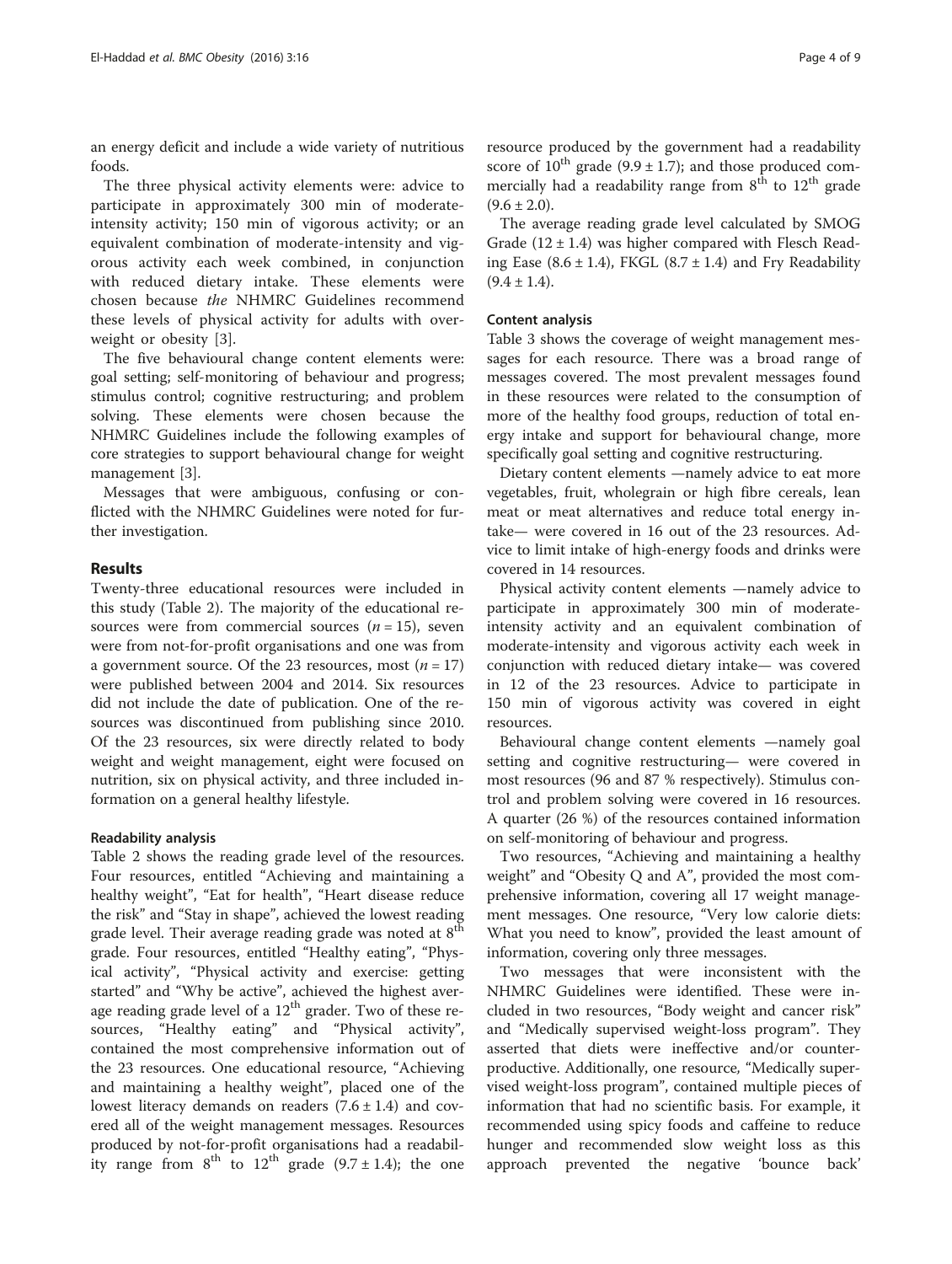<span id="page-4-0"></span>Table 2 Reading grade level estimates and descriptive data of included resources

| No.            | Title                                                                            | Flesch reading<br>ease | <b>FKGL</b> <sup>a</sup>         | Fry<br>Readability | <b>SMOG</b> <sup>b</sup><br>Grade | Average        | Standard deviation | Type of<br>publisher           | Year<br>published |  |
|----------------|----------------------------------------------------------------------------------|------------------------|----------------------------------|--------------------|-----------------------------------|----------------|--------------------|--------------------------------|-------------------|--|
| 1              | Body weight and cancer risk                                                      | 7.0                    | 8.6                              | 9.0                | 10.6                              | 8.8            | 1.5                | Not-for-profit                 | 2014              |  |
| $\overline{2}$ | Physical Activity                                                                | 10.0                   | 11.2                             |                    | 12.9                              | 12.0           | 1.8                | Not-for-profit                 | 2014              |  |
| 3              | Want to get more life out of life?<br>You can do something positive <sup>d</sup> | 8.0                    | 9.3                              | 12.0               | 10.1                              | 9.9            | 1.7                | Government                     | 2010              |  |
| 4              | Eat for health                                                                   | 7.0                    | 6.6                              | 7.0                | 9.6                               | 7.6            | 1.4                | Not-for-profit NA <sup>c</sup> |                   |  |
| 5              | Move your body                                                                   | 8.5                    | 7.8<br>9.0<br>9.1<br>10.9        |                    | 1.3                               | Not-for-profit | <b>NA</b>          |                                |                   |  |
| 6              | Stay in shape                                                                    | 7.0                    | 7.0<br>7.8<br>7.0<br>10.1<br>1.6 |                    |                                   |                | Not-for-profit     | <b>NA</b>                      |                   |  |
| 7              | Why be active?                                                                   | 11.0                   | 11.0                             | 11.0               | 13.3                              | 11.6           | 1.2                | Not-for-profit                 | <b>NA</b>         |  |
| 8              | Very low calorie diets: What you<br>need to know <sup>e</sup>                    | 8.0                    | 9.2                              | 15.0               | 12.4                              | 11.2           | 3.2                | Commercial                     | <b>NA</b>         |  |
| 9              | Lifestyle choices for better health                                              | 11.0                   | 10.5                             | 10.0               | 13.2<br>11.2                      |                | 1.4                | Not-for-profit                 | 2012              |  |
| 10             | Medically supervised weight-loss<br>program                                      | 7.71                   | 7.0                              | 9.1                | 9.9                               | 8.4            | 1.3                | Commercial                     | <b>NA</b>         |  |
| 11             | Healthy eating                                                                   | 12.0                   | 12.8                             | 9.0                | 14.4                              | 12.1           | 2.3                | Commercial                     | 2005              |  |
| 12             | Healthy takeaways                                                                | 7.0                    | 7.8                              | 8.0                | 11.1                              | 8.5            | 1.8                | Commercial                     | 2005              |  |
| 13             | High protein diets                                                               | 9.0                    | 8.7                              | 11.0               | 11.2                              | 10.0           | 1.3                | Commercial                     | 2004              |  |
| 14             | Reading food labels                                                              | 8.5                    | 9.7                              | 4.0                | 13.2                              | 8.9            | 3.8                | Commercial                     | 2005              |  |
| 15             | The facts on fat                                                                 | 8.0                    | 9.3                              | 9.0                | 12.6                              | 9.7            | 2.0                | Commercial                     | 2005              |  |
| 16             | Weight control                                                                   | 7.0                    | 8.2                              | 7.0                | 11.7                              | 8.5            | 2.2                | Commercial                     | 2005              |  |
| 17             | Achieving an adequate diet                                                       | 8.0                    | 9.1                              | 12.0               | 11.5                              | 10.2           | 1.9                | Commercial                     | 2009              |  |
| 18             | Achieving and maintaining a<br>healthy weight                                    | 7.0                    | 6.7                              | 7.0                | 9.6                               | 7.6            | 1.4                | Commercial                     | 2008              |  |
| 19             | Dietary guidelines for healthy eating                                            | 8.0                    | 8.5                              | 10.0               | 11.4                              | 9.5            | 1.5                | Commercial                     | 2009              |  |
| 20             | Exercise: easing into it                                                         | 8.0                    | 8.6                              | 9.0                | 11.6                              | 9.3            | 1.6                | Commercial                     | 2006              |  |
| 21             | Heart disease reduce the risk                                                    | 7.0                    | 5.9                              | 8.0                | 9.0                               | 7.5            | 1.3                | Commercial                     | 2009              |  |
| 22             | Obesity Q and A                                                                  | 9.0                    | 7.2                              | 8.0                | 10.1                              | 8.6            | 1.3                | Commercial                     | 2010              |  |
| 23             | Physical activity and exercise:<br>getting started                               | 12.0                   | 9.6                              | 14.0               | 12.0                              | 11.9           | 1.8                | Commercial                     | 2009              |  |

<sup>a</sup>FKGL flesch-kincaid grade level<br><sup>b</sup>SMOG simplified measure of gr

<sup>b</sup>SMOG simplified measure of gobbledygook

 $^{\circ}$ NA not available

<sup>d</sup>This resource was available in English and in Arabic. It has been discontinued from publication

e This resource is an advertisement for a meal replacement product as part of a very low calorie diet

f This is a series of educational resources as part of Professor Trim's medically supervised weight-loss program

phenomenon said to be associated with sudden weight loss.

and FKGL was one grade higher and the average reading grade level from Fry Readability Graph was two grades higher than the recommended reading grade level.

# **Discussion**

Weight management education is one of the key strategies to assist patients to manage their weight [[6](#page-7-0)–[13](#page-7-0)]. Educational resources provide an important adjunct in the chain of communication between practitioners and patients. This study found that the average reading grade level was two grades higher than the recommended reading grade level for health education resources of 8<sup>th</sup> grade level or below [[17\]](#page-7-0). The average reading grade level calculated by SMOG Grade was four grades higher than the recommended reading grade level. The average reading grade level calculated by Flesch Reading Ease

Our findings suggest that these resources would place high demands (reading grade level of a  $12<sup>th</sup>$  grader) on patients to understand all the information. These resources are likely to be difficult to comprehend for patients with low health literacy skills. The content analysis indicated that there was consistent information between the majority of the resources and the NHMRC Guidelines recommendation. The most prevalent messages found in the resources related to the consumption of more foods from the healthy food groups, reduction of total energy intake and support for behaviour change, specifically goal setting and cognitive restructuring. Only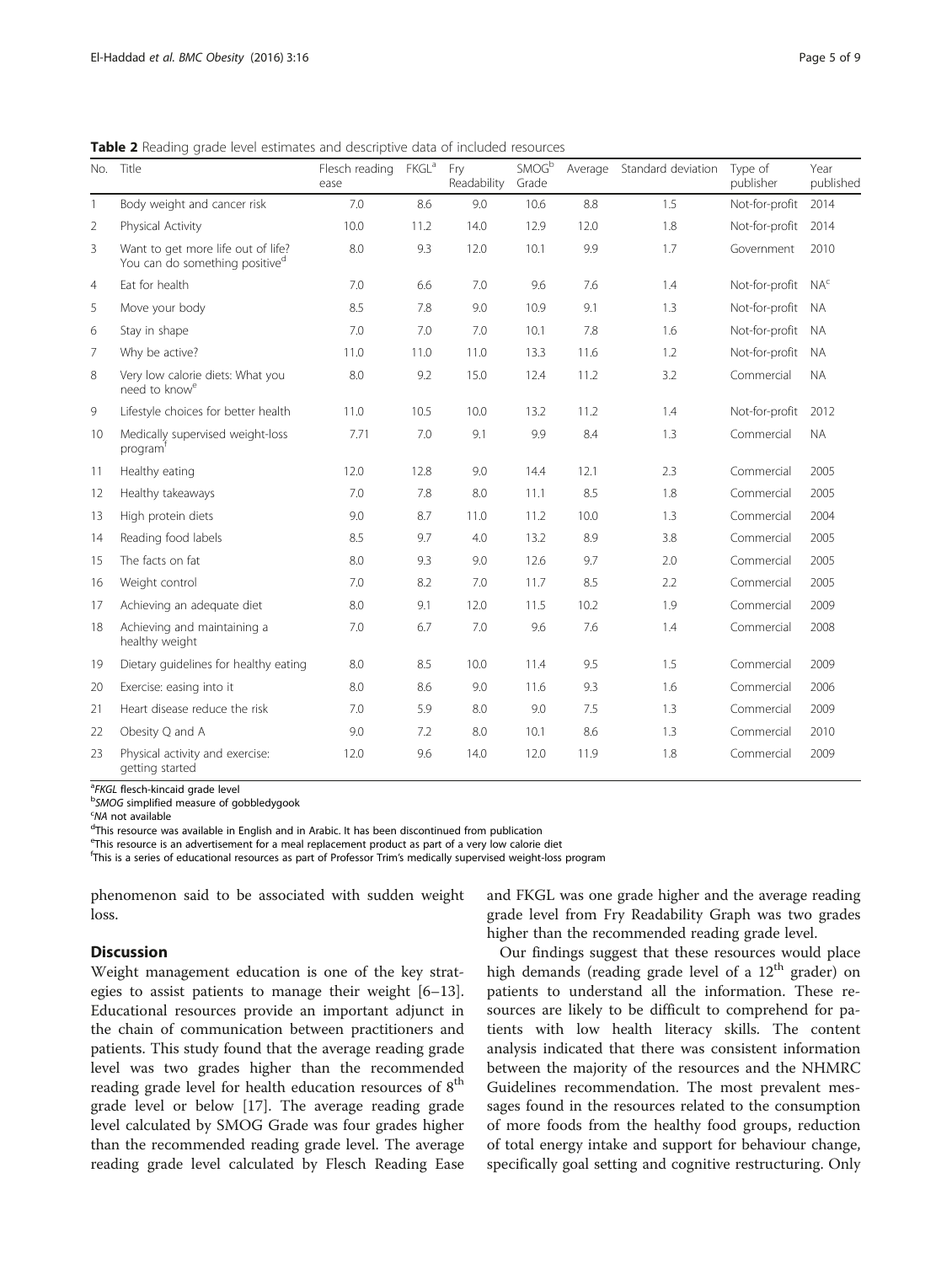# <span id="page-5-0"></span>Table 3 Content analysis of included resources

|        | No. Diet                                         |                                                 |                                                         |                            |                             |                                                                    |                                                                  |         |                | Physical activity                                                                                       |                         |                                                                                                                                  | Behaviour change |                                                             |                     |                                    |         |  |
|--------|--------------------------------------------------|-------------------------------------------------|---------------------------------------------------------|----------------------------|-----------------------------|--------------------------------------------------------------------|------------------------------------------------------------------|---------|----------------|---------------------------------------------------------------------------------------------------------|-------------------------|----------------------------------------------------------------------------------------------------------------------------------|------------------|-------------------------------------------------------------|---------------------|------------------------------------|---------|--|
|        | Advice to eat more of the<br>healthy food groups |                                                 |                                                         |                            |                             | Advice to limit intake of high-energy<br>foods and drinks<br>total |                                                                  |         |                | Advice 300 min<br>of<br>reduce moderate- vigorous moderate-<br>intensity<br>activity/<br>energy<br>week | of<br>activity/<br>week | 150 min Combination<br>of<br>intensity<br>and vigorous<br>activity each week<br>in conjunction with<br>reduced dietary<br>intake | Goal             | Self-<br>setting monitoring<br>of behaviour<br>and progress | Stimulus<br>control | Cognitive<br>restructuring solving | Problem |  |
|        | and fruit                                        | Vegetables Wholegrain/<br>high fibre<br>cereals | Lean<br>meat/<br>alternatives products saturated drinks | Reduced Foods<br>fat dairy | high in<br>fat <sup>b</sup> | and<br>with<br>added<br>salt                                       | Foods Foods<br>and<br>drinks<br>with<br>added sugar <sup>a</sup> | Alcohol |                |                                                                                                         |                         |                                                                                                                                  |                  |                                                             |                     |                                    |         |  |
|        | Y                                                | Υ                                               | Υ                                                       |                            |                             | Y                                                                  | Y                                                                | Y       | Y              |                                                                                                         |                         | Y                                                                                                                                | Υ                | Y                                                           | Y                   | Y                                  | Y       |  |
|        |                                                  | Y                                               | Y                                                       |                            |                             | Y                                                                  | Y                                                                | Y       | Y              | Y                                                                                                       | Y                       | Y                                                                                                                                | Υ                | $\overline{a}$                                              | Y                   | Y                                  | Y       |  |
| 3      | Y                                                |                                                 |                                                         |                            |                             |                                                                    |                                                                  | Y       | $\sim$         | Y                                                                                                       | ÷,                      | Y                                                                                                                                | Y                | ÷,                                                          |                     | Y                                  | ٠       |  |
| 4      | Y                                                | Y                                               | Y                                                       | Y                          | Y                           | Y                                                                  | Y                                                                | Y       | Y              | ÷                                                                                                       |                         |                                                                                                                                  | Υ                | ٠                                                           |                     |                                    |         |  |
|        |                                                  |                                                 |                                                         |                            |                             |                                                                    |                                                                  | Y       |                | Y                                                                                                       | Y                       | Y                                                                                                                                | Y                | L,                                                          | Y                   | Y                                  | Y       |  |
| 6      |                                                  | Y                                               | Y                                                       | Y                          | Y                           | Y                                                                  | Y                                                                |         | Y              |                                                                                                         |                         | Y                                                                                                                                | Y                | Y                                                           | Y                   | Y                                  | Y       |  |
|        |                                                  |                                                 |                                                         |                            |                             |                                                                    |                                                                  |         |                | Υ                                                                                                       |                         |                                                                                                                                  | Υ                | ÷,                                                          | Y                   | Y                                  | Y       |  |
| 8      |                                                  |                                                 |                                                         |                            |                             |                                                                    |                                                                  |         | Y              |                                                                                                         |                         |                                                                                                                                  | Y                | Y                                                           |                     |                                    |         |  |
| 9      | Y                                                | Y                                               | Y                                                       | Y                          | Y                           | Y                                                                  | Y                                                                | Y       | $\overline{a}$ | Y                                                                                                       |                         | Y                                                                                                                                | Y                | Y                                                           | Y                   | Y                                  | Y       |  |
| 10     | Y                                                | Y                                               | Y                                                       | Y                          | Y                           | Y                                                                  | Y                                                                | $\sim$  | Y              | Y                                                                                                       | Y                       | L,                                                                                                                               | Y                | ÷,                                                          | Y                   | Y                                  | Y       |  |
| 11     | Y                                                | Y                                               | Y                                                       | Y                          | Y                           | Y                                                                  | Y                                                                | Y       | Y              | Y                                                                                                       | Y                       | Y                                                                                                                                |                  | ٠                                                           |                     | Y                                  | Y       |  |
| 12     | Y                                                | Y                                               | Y                                                       | $\sim$                     | Y                           | $\sim$                                                             |                                                                  | Y       | Y              |                                                                                                         |                         |                                                                                                                                  | Υ                | ٠                                                           | Y                   | Y                                  |         |  |
| 13     | Y                                                | Y                                               | Y                                                       | $\sim$                     | $\overline{a}$              | $\sim$                                                             | Y                                                                |         |                |                                                                                                         |                         |                                                                                                                                  | Y                | ٠                                                           | Y                   | Y                                  |         |  |
| $14 -$ |                                                  | Y                                               |                                                         | Y                          | Y                           | Y                                                                  | Y                                                                |         | Y              |                                                                                                         |                         |                                                                                                                                  | Y                |                                                             |                     | Y                                  | Y       |  |
| 15     | $\sim$                                           |                                                 | Y                                                       | Y                          | Y                           | $\sim$                                                             |                                                                  |         |                |                                                                                                         |                         |                                                                                                                                  | Υ                |                                                             |                     | Y                                  |         |  |
| 16     | Y                                                | Y                                               | Y                                                       | Y                          | Y                           | Y                                                                  | Y                                                                | $\sim$  | Y              | Y                                                                                                       | Υ                       | Y                                                                                                                                | Υ                | ÷,                                                          | Y                   | Y                                  | Y       |  |
| 17     | Y                                                | Y                                               | Y                                                       | Y                          | Y                           | Y                                                                  | Y                                                                | Y       | Y              |                                                                                                         |                         | L,                                                                                                                               |                  | ٠                                                           |                     |                                    | ÷       |  |
| 18     | Y                                                | Y                                               | Y                                                       | Y                          | Y                           | Y                                                                  | Y                                                                | Y       | Y              |                                                                                                         |                         | Y                                                                                                                                | Y                | Y                                                           | Y                   | Y                                  | Y       |  |
| 19     | Y                                                | Y                                               | Y                                                       | Y                          | Y                           | Y                                                                  | Y                                                                | Y       | Y              | Y                                                                                                       |                         | Y                                                                                                                                | Y                | ÷,                                                          | Y                   | Y                                  | Y       |  |
| 20     | $\sim$                                           |                                                 |                                                         |                            |                             |                                                                    |                                                                  |         |                | Y                                                                                                       | Y                       | L,                                                                                                                               | Y                | ÷,                                                          | Y                   | Y                                  | Y       |  |
| 21     | Y                                                | Y                                               | Y                                                       | Y                          | Y                           | Y                                                                  | Y                                                                | Y       | Y              | ÷,                                                                                                      |                         | Y                                                                                                                                | Y                | $\sim$                                                      | Y                   | Y                                  | Y       |  |
| 22 Y   |                                                  | Y                                               | Y                                                       | Y                          | Y                           | Y                                                                  | Y                                                                | Y       | Y              | Y                                                                                                       | Y                       | Y                                                                                                                                | Y                | Y                                                           | Y                   | Y                                  | Y       |  |
| $23 -$ |                                                  |                                                 |                                                         |                            |                             |                                                                    |                                                                  |         |                | Y                                                                                                       | Y                       | L,                                                                                                                               | Y                |                                                             | Y                   | Y                                  | Y       |  |

Y yes<br><sup>a</sup>Foods and drinks with high-added sugar include confectionary, sugar-sweetened soft drinks and cordials, sugar-sweetened and no added sugar fruit drinks, vitamin waters, energy and sports drinks

<sup>a</sup>Foods and drinks with high-added sugar include confectionary, sugar-sweetened soft drinks and cordials, sugar-sweetened and no added sugar fruit drinks, vitamin waters, energy and sports drinks<br><sup>b</sup>Food high in saturated palm oil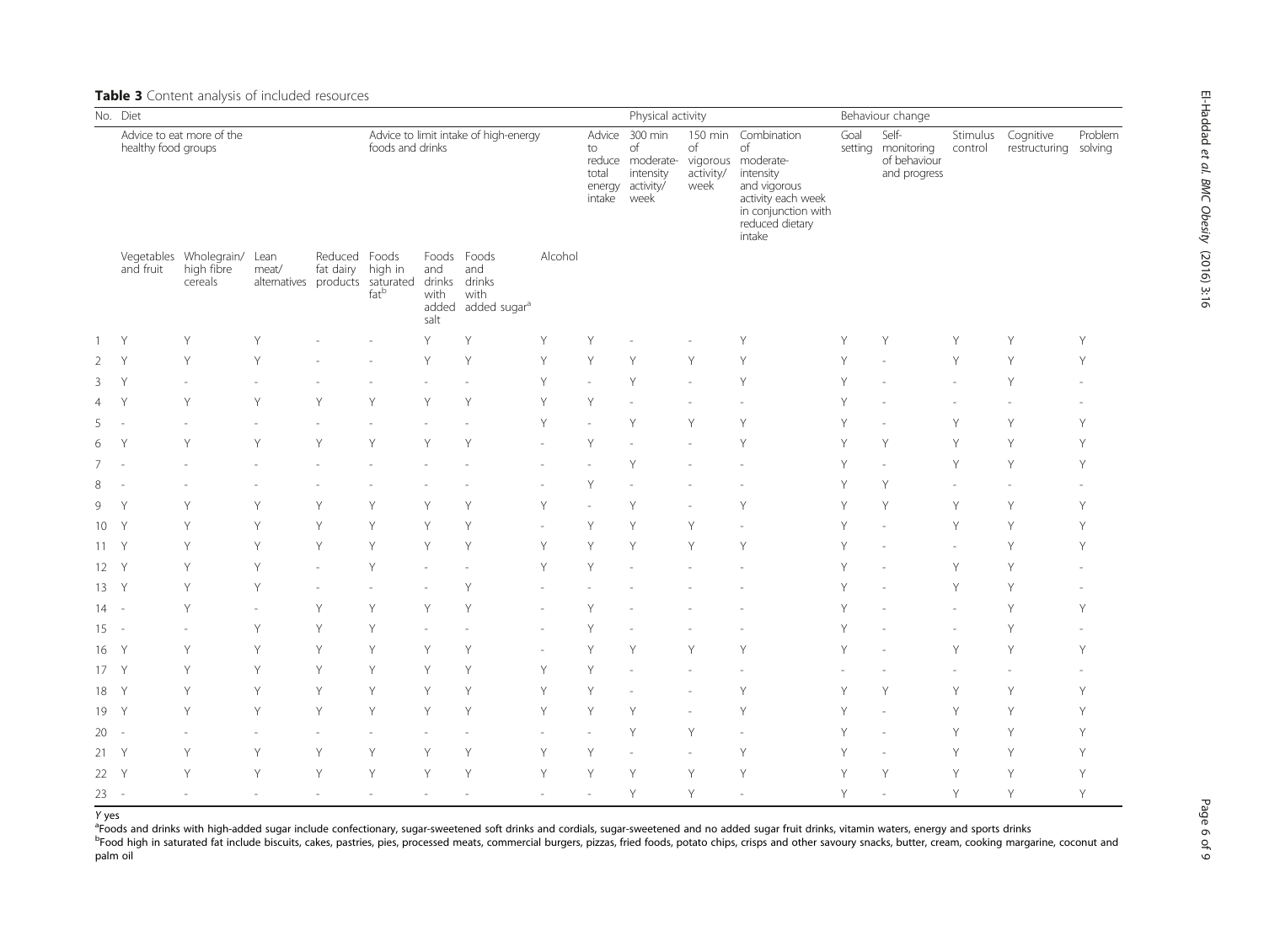half of the resources covered some physical activity content elements. The NHMRC Guidelines strongly recommend a multicomponent intervention that incorporates reduced energy intake, increased physical activity and measures to support behaviour change [[3, 5\]](#page-7-0). Resources designed for weight management should also include information on physical activity.

Some messages were found to be inconsistent with the NHMRC Guidelines recommendations. Despite evidence that diets are effective for weight management [\[3](#page-7-0)], two resources asserted that diets were ineffective or counterproductive. Dietary interventions should be incorporated into a weight loss intervention and are designed to create an overall caloric deficit, suited to the individuals' needs and preferences [[4\]](#page-7-0). The degree of adherence to the diet is the principal determinant of weight loss [\[3](#page-7-0)]. Another resource recommended slow weight loss as opposed to rapid weight loss to prevent the 'bounce back' phenomenon. However, a recent randomised control trial found that the rate of weight loss did not affect the proportion of weight regained within 144 weeks [\[38](#page-7-0)]. Also, rapid weight loss has a motivating effect, as seen in patients on a very low energy diet, although it is difficult to maintain in the long-term [[39](#page-7-0)].

A number of claims were unsupported by published literature. A resource aimed at providing tips for reducing hunger suggested that consuming spicy food and caffeine before a main meal could act as a hungerreducing appetiser for weight loss. Caffeine has been found to aid weight loss because of its thermogenic effect [\[40](#page-8-0), [41\]](#page-8-0). A meta-analysis assessed the impact of green tea catechins (GTCs) with or without caffeine on body weight and found that GTCs with caffeine significantly decreased body weight when compared with a caffeine-free control [[42\]](#page-8-0). However, the clinical significance of weight loss was modest [\[42](#page-8-0)]. Resources that recommend the consumption of caffeine to reduce hunger and assist with weight loss run the risk of encouraging unsafe caffeine use. For a healthy adult, caffeine intake exceeding 400 mg per day is associated with adverse effects, such as general toxicity, insomnia, cardiovascular effects, effects on bone status and calcium balance, negative fluid balance caused by diuresis, changes in adult behaviour, increased incidence of cancer and effects of male fertility [[43](#page-8-0)]. In relation to the spicy food claim, capsaicins, the pungent or hot compound in chilli peppers [[44](#page-8-0)], are theorised to aid in weight loss because of their potential ability to increase energy expenditure and fat oxidation and decrease appetite. However, short-duration clinical trials have not demonstrated that capsaicins in spicy food are effective for weight loss among overweight or obese individuals [\[44](#page-8-0)–[47](#page-8-0)]. Any effect on resting metabolic rate was approximately 50 cal per day and not statistically significantly different to those in the placebo group [[44](#page-8-0), [45](#page-8-0)]. The long-term efficacy of spicy food to aid in weight loss has, therefore, not yet been tested.

The present study has several limitations. It is not an exhaustive study of resources available for weight management for patients attending general practice. The study only included educational resources published in English and those collected from medical software packages and the waiting room of the selected practices. The study did not include resources that GPs might download from the Internet or other sources. Second, the appraisal of a small sample of local general practices makes it difficult to generalise our findings as the results may underrepresent Australian practices. There may be resources used in other Australian practices with different readability and content. The authors also recognised that new resources continue to be developed. Third, other aspects of general readability were not assessed. These included the use of textual characteristics, such as font size, colour, bold and italics text to emphasise information, bulleted text, as well as instructional pictures, simplified sentences, sentence length, active and passive verbs and white space [\[48](#page-8-0), [49](#page-8-0)]. Finally, the current study did not seek the opinion of the patients. This could have provided useful information on the acceptability, suitability, usefulness and understanding of the educational resources. Hence, further studies that analyse the readability and content of a larger sample of weight management education resources and that evaluate the impact of these resources are recommended.

# Conclusion

A body of evidence now exists that supports the need to develop evidence-based education resources for weight management that place low demand on literacy, without compromising content accuracy. This study suggests that educational resources commonly available in Australian general practice fall short of this. This has implications for general practice accreditation, which requires general practices to provide up-to-date resources of high quality and reliability for patients [[50\]](#page-8-0).

#### Abbreviations

FKGL: flesch-kincaid grade level; GPs: general practitioners; GTC: green tea catechins; NHMRC: National Health and Medical Research Council; SA: South Australia; SD: standard deviation; SMOG: simplified measure of gobbledygook; SPSS: statistical package for the social sciences.

#### Competing interests

The authors declare that they have no competing interests.

#### Authors' contributions

NEH was involved in the study design, data collection, extraction and analysis, and preparation and revision of the manuscript. CS was involved in the study design, verified the analysis, commented on the manuscript draft and approved the final manuscript. NF was involved in the study design, verified the analysis, commented on the manuscript draft and approved the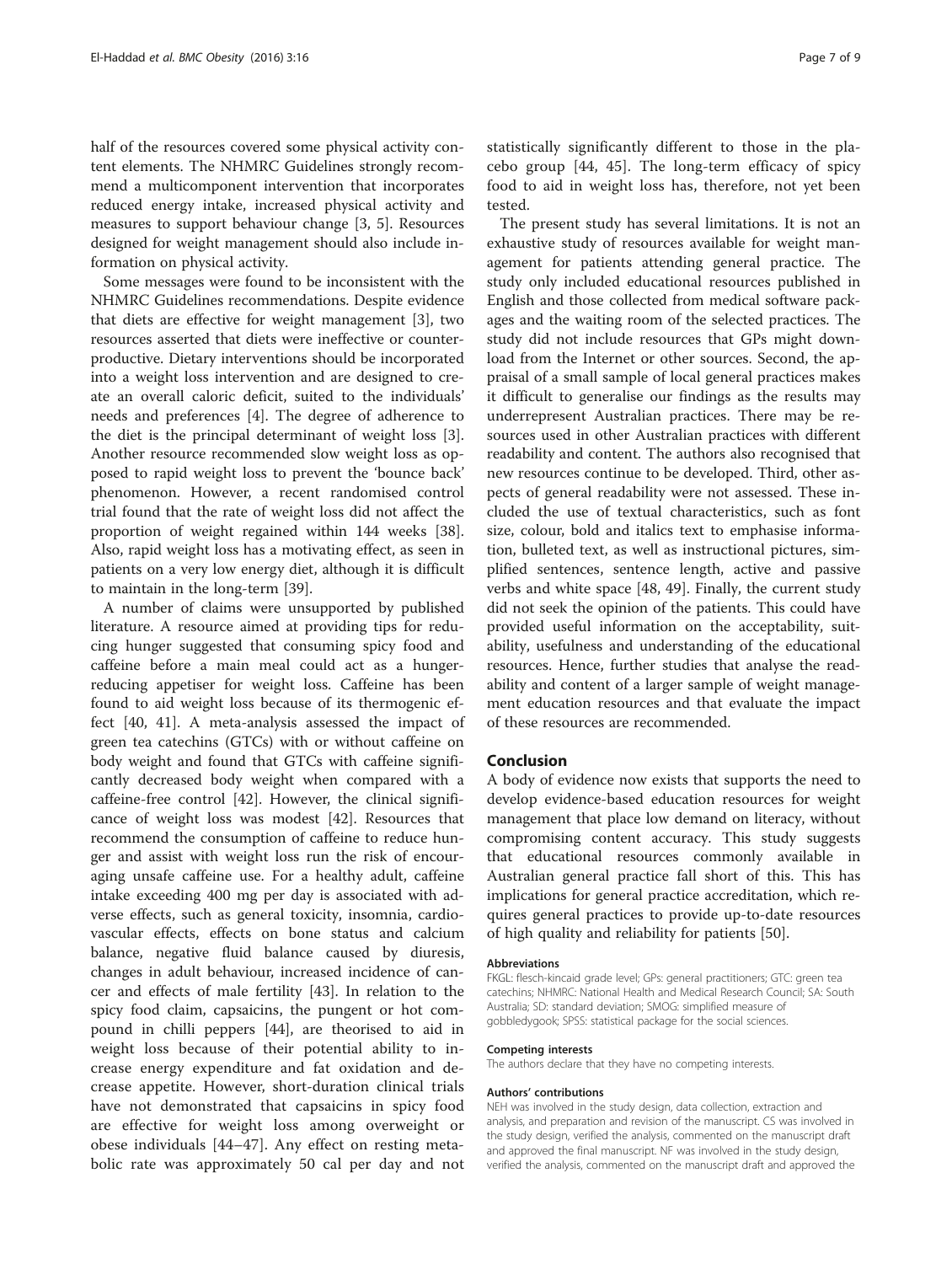<span id="page-7-0"></span>final manuscript. EDW provided advice on study, edited and commented on the manuscript draft and approved the final manuscript. MH was involved in the planning and study design, verified data extraction and analysis, commented on the manuscript draft and approved the final manuscript. All authors read and approved the final manuscript.

#### Acknowledgements

The study reported in this paper is a project of the Centre for Obesity Management and Prevention Research Excellence in Primary Health Care (COMPaRE-PHC) funded by the Australian Primary Health Care Research Institute, which is supported by a grant from the Australian Government Department of Health under the Primary Health Care Research, Evaluation and Development Strategy. The information and opinions contained in this paper do not necessarily reflect the views or policies of the Australian Government Department of Health and Ageing. The authors would like to acknowledge the input of Dr Rachel Laws in the content analysis.

#### Author details

<sup>1</sup> Centre for Primary Health Care and Equity, UNSW Australia, New South Wales, Australia. <sup>2</sup>Centre for Obesity Management and Prevention Excellence in Primary Health Care, UNSW Australia, New South Wales, Australia. <sup>3</sup>Faculty of Health, University of Technology Sydney, New South Wales, Australia.

### Received: 4 November 2015 Accepted: 3 March 2016 Published online: 09 March 2016

#### References

- 1. Helena B, Miller GC, Henderson J, Bayram C, Valenti L, Harrison C, et al. General practice activity in Australia 2013-14. Sydney: Sydney University Press; 2014.
- 2. Australian Bureau of Statistics. Health literacy, Australia, cat.no. 4233.0. Canberra: ABS; 2008.
- 3. National Health and Medical Research Council. Clinical practice guidelines for the management of overweight and obesity in adults, adolescents and children in Australia. Canberra: NHMRC; 2013.
- 4. National Health and Medical Research Council. Clinical practice guidelines for the management of overweight and obesity in adults, adolescents and children in Australia systematic review. NHMRC: Canberra; 2013.
- 5. Greaves CJ, Sheppard KE, Abraham C, Hardeman W, Roden M, Evans PH, et al. Systematic review of reviews of intervention components associated with increased effectiveness in dietary and physical activity interventions. BMC Public Health. 2011;11(1):119.
- 6. Belalcazar LM, Reboussin DM, Haffner SM, Hoogeveen RC, Kriska AM, Schwenke DC, et al. A 1-year lifestyle intervention for weight loss in individuals with type 2 diabetes reduces high c-reactive protein levels and identifies metabolic predictors of change from the Look AHEAD (Action for Health in Diabetes) study. Diabetes Care. 2010;33(11):2297–303.
- 7. Christian JG, Bessesen DH, Byers TE, Christian KK, Goldstein MG, Bock BC. Clinic-based support to help overweight patients with type 2 diabetes increase physical activity and lose weight. Arch Intern Med. 2008;168(2): 141–6.
- 8. Espeland M. Reduction in weight and cardiovascular disease risk factors in individuals with type 2 diabetes: one-year results of the Look AHEAD trial. Diabetes Care. 2007;30(6):1374–83.
- 9. Group LAR. Long term effects of a lifestyle intervention on weight and cardiovascular risk factors in individuals with type 2 diabetes: four year results of the Look AHEAD trial. Arch Intern Med. 2010;170(17):1566.
- 10. Schmitz KH, Hannan PJ, Stovitz SD, Bryan CJ, Warren M, Jensen MD. Strength training and adiposity in premenopausal women: strong, healthy, and empowered study. Am J Clin Nutr. 2007;86(3):566–72.
- 11. Silva MN, Vieira PN, Coutinho SR, Minderico CS, Matos MG, Sardinha LB, et al. Using self-determination theory to promote physical activity and weight control: a randomized controlled trial in women. J Behav Med. 2010;33(2): 110–22.
- 12. Teixeira PJ, Silva MN, Coutinho SR, Palmeira AL, Mata J, Vieira PN, et al. Mediators of weight loss and weight loss maintenance in middle-aged women. Obesity. 2010;18(4):725–35.
- 13. Harris M, Lloyd J. The role of Australian primary health care in the prevention of chronic disease. Australia: Australian Government Australian National Preventive Health Agency; 2012.
- 14. Berland GK, Elliott MN, Morales LS, Algazy JI, Kravitz RL, Broder MS, et al. Health information on the internet: accessibility, quality, and readability in English and Spanish. JAMA. 2001;285(20):2612–21.
- 15. Vallance JK, Taylor LM, Lavallee C. Suitability and readability assessment of educational print resources related to physical activity: implications and recommendations for practice. Patient Educ Couns. 2008;72(2):342–9.
- 16. Ley P, Florio T. The use of readability formulas in health care. Psychol Health Med. 1996;1(1):7–28.
- 17. SA Health. Health literacy. In: Department for Health and Ageing, editor. South Australia: South Australia Health. Health literacy; 2013. [http://www.](http://www.sahealth.sa.gov.au/wps/wcm/connect/public+content/sa+health+internet/clinical+resources/safety+and+quality/partnering+with+consumers+and++the+community/health+literacy) [sahealth.sa.gov.au/wps/wcm/connect/public+content/sa+health+internet/](http://www.sahealth.sa.gov.au/wps/wcm/connect/public+content/sa+health+internet/clinical+resources/safety+and+quality/partnering+with+consumers+and++the+community/health+literacy) [clinical+resources/safety+and+quality/partnering+with+consumers+and+](http://www.sahealth.sa.gov.au/wps/wcm/connect/public+content/sa+health+internet/clinical+resources/safety+and+quality/partnering+with+consumers+and++the+community/health+literacy) [+the+community/health+literacy.](http://www.sahealth.sa.gov.au/wps/wcm/connect/public+content/sa+health+internet/clinical+resources/safety+and+quality/partnering+with+consumers+and++the+community/health+literacy) Accessed 14 May 2015.
- 18. Australian Curriculum, Assessment and Reporting Authority. National report on schooling in Australia. In: Australian Curriculum, Assessment and Reporting Authority. 2009. [http://www.acara.edu.au/reporting/national\\_](http://www.acara.edu.au/reporting/national_report_on_schooling_2009/schools_and_schooling/school_structures.html) [report\\_on\\_schooling\\_2009/schools\\_and\\_schooling/school\\_structures.html](http://www.acara.edu.au/reporting/national_report_on_schooling_2009/schools_and_schooling/school_structures.html). Accessed 15 May 2015.
- 19. D'Alessandro DM, Kingsley P, Johnson-West J. The readability of pediatric patient education materials on the World Wide Web. Arch Pediatr Adolesc Med. 2001;155(7):807–12.
- 20. Badarudeen S, Sabharwal S. Readability of patient education materials from the American Academy of Orthopaedic Surgeons and Pediatric Orthopaedic Society of North America web sites. J Bone Joint Surg Am. 2008;90(1):199– 204.
- 21. Adkins AD, Singh NN. Reading level and readability of patient education materials in mental health. J Child Fam Stud. 2001;10(1):1–8.
- 22. Kirksey O, Harper K, Thompson S, Pringle M. Assessment of selected patient educational materials of various chain pharmacies. J Health Commun. 2004; 9(2):91–3.
- 23. White P, Smith H, Webley F, Frew A. A survey of the quality of information leaflets on hayfever available from general practices and community pharmacies. Clin Exp Allergy. 2004;34(9):1438–43.
- 24. Chesson Jr AL, Murphy PW, Arnold CL, Davis TC. Presentation and reading level of sleep brochures: are they appropriate for sleep disorders patients? Sleep. 1998;21(4):406–12.
- 25. Hoffmann T, McKenna K. Analysis of stroke patients' and carers' reading ability and the content and design of written materials: recommendations for improving written stroke information. Patient Educ Couns. 2006;60(3): 286–93.
- 26. Eames S, McKenna K, Worrall L, Read S. The suitability of written education materials for stroke survivors and their carers. Top Stroke Rehabil. 2003;10(3):70–83.
- 27. Wilson FL, Racine E, Tekieli V, Williams B. Literacy, readability and cultural barriers: critical factors to consider when educating older African Americans about anticoagulation therapy. J Clin Nurs. 2003;12(2):275–82.
- 28. Glanz K, Rudd J. Readability and content analysis of print cholesterol education materials. Patient Educ Couns. 1990;16(2):109–18.
- 29. Wilson FL, Williams BN. Assessing the readability of skin care and pressure ulcer patient education materials. J Wound Ostomy Continence Nurs. 2003; 30(4):224–30.
- 30. Faruqi N, Stocks N, Spooner C, El Haddad N, Harris MF. Research protocol: management of obesity in patients with low health literacy in primary health care. BMC Obesity. 2015;2(1):5.
- 31. Flesch R. A new readability yardstick. J Appl Psychol. 1948;32(3):221.
- 32. Kincaid JP, Fishburne Jr RP, Rogers RL, Chissom BS. Derivation of new readability formulas (automated readability index, fog count and flesch reading ease formula) for navy enlisted personnel: DTIC Document. 1975.
- 33. Fry E. A readability formula that saves time. J Read. 1968;11(7):513–78.
- 34. McLaughlin GH. SMOG grading: a new readability formula. J Read. 1969; 12(8):639–46.
- 35. Doak CC, Doak LG, Root JH. Teaching patients with low literacy skills. Am J Nurs. 1996;96(12):16.
- 36. Edit Central. Edit Central. [http://www.editcentral.com/gwt1/EditCentral.html.](http://www.editcentral.com/gwt1/EditCentral.html) (2012). Accessed 10 April 2015.
- 37. National Health and Medical Research Council. Australian dietary guidelines. Canberra: National Health and Medical Research Council; 2013.
- 38. Purcell K, Sumithran P, Prendergast LA, Bouniu CJ, Delbridge E, Proietto J. The effect of rate of weight loss on long-term weight management: a randomised controlled trial. Lancet Diab Endocrinol. 2014;2(12):954–62.
- 39. Delbridge E, Proietto J. State of the science: VLED (Very Low Energy Diet) for obesity. Asia Pac J Clin Nutr. 2006;15(Suppl):49–54.